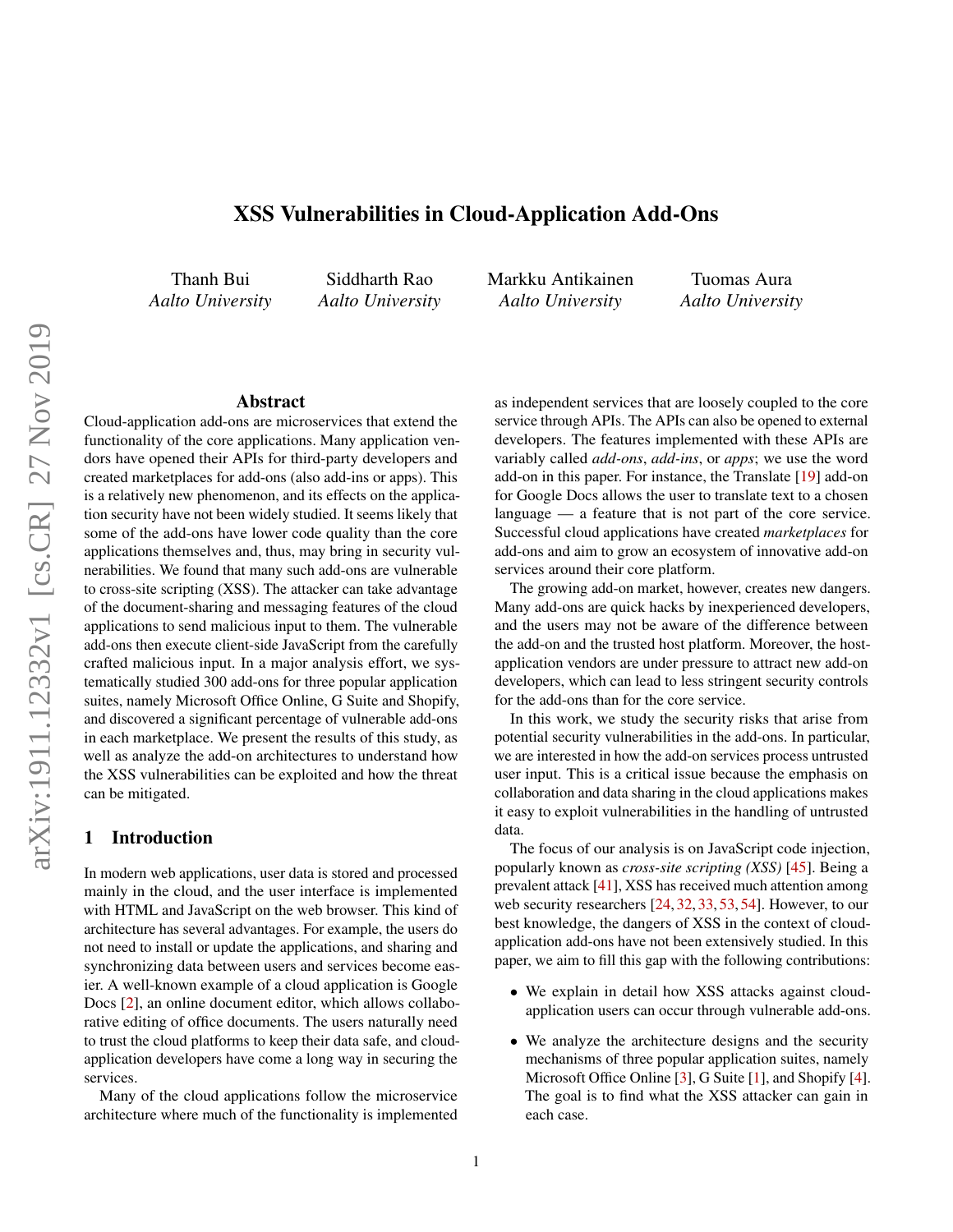- We evaluate how widespread the problem is with an empirical study on the add-ons from the marketplaces of the selected application suites.
- For defensive solutions, we discuss good practices that add-on developers can follow to secure their products. We also present the lessons that we learned from our analysis about design choices and their impact on the security of an add-on system. We hope that the lessons would be useful for any cloud-application vendors which are developing or improving their add-on systems.

The rest of the paper is structured as follows. Section [2](#page-1-0) provides necessary background information. Section [3](#page-2-0) explains in detail how XSS can occur in vulnerable add-ons. Section [4](#page-3-0) describes our analysis on the add-on architectures of the selected cloud-application suites. Section [5](#page-7-0) presents the results of the empirical study. Section [6](#page-10-0) considers defensive solutions. Section [7](#page-11-0) discusses the results. Finally, Section [8](#page-12-4) summarizes related work, and Section [9](#page-12-5) concludes the paper.

## <span id="page-1-0"></span>2 Background

This section explains the concepts needed in the rest of the paper, i.e. cross-site scripting and cloud-application add-ons.

### <span id="page-1-1"></span>2.1 Cross-site scripting

Cross-site scripting (XSS) [\[45\]](#page-14-0) is one of the most common vulnerabilities in web applications. In the XSS attack, the attacker injects malicious client-side code, typically JavaScript, to a website that does not sufficiently filter client input. When honest users access the target site, the injected code is executed in their web browsers in the same context as legitimate scripts on the same page. Thus, the injected code may gain unauthorized access to resources on the target site, bypassing user authentication and the same-origin policy (SOP) [\[60\]](#page-14-4).

XSS was first discussed in 2000 [\[12\]](#page-13-4), and various variants of the attack have been discovered since then. In general, XSS attacks can be classified into four types:

- 1. *Stored (persistent) XSS*: The injected script is permanently stored in a database on the target website. It is pushed to the victim's browser when the victim accesses the stored information.
- 2. *Reflected (non-persistent) XSS*: The injected script is not stored on the server. Rather, the attacker tricks the victim's browser into sending the script to the server, which includes it in the immediate response page such as an error message or search results.
- 3. *DOM-based XSS*: The injected script never reaches the server. Instead, it is injected to the Document Object Model (DOM) of the vulnerable web page, e.g. from a

URL query string or fragment identifier, and executed directly on the client side.

4. *Persistent client-side XSS*: This is relatively new type of XSS [\[53\]](#page-14-2). In the attack, the attacker injects malicious payloads into client-side storage (e.g. Web Storage, cookies) of the users that it targets. This way, if the Javascript code of the website executes the malicious data from the storage, the attack succeeds.

XSS variants can also be classified into *server-side XSS* and *client-side XSS* [\[46\]](#page-14-5). The former occurs when untrusted user data is included in an HTML response generated by the server, while the latter occurs when a JavaScript call uses untrusted user data to update the DOM of the vulnerable page in an unsafe way.

In all types of XSS, the attacker gains access to any information which the victim's browser stores or processes for the target website. Most commonly, the attacker steals cookies that enable it to impersonate the victim to the website. The attacker can also create a JavaScript key logger to record sensitive data entered by the victim, for example, passwords and credit card numbers. Moreover, the injected code can invoke HTML5 APIs, such as webcam or geolocation, although some of the APIs will only allow access if the victim has opted in to the features for the target site.

## 2.2 Cloud-application add-ons

*Add-on* (also known as add-in, plugin, extension, or app) adds customized commands and features to a cloud application, called the *host application*. The add-on is basically a separate web service with its own server and client components, but it has access to the user data and some core functionality of the host application through APIs defined by the application.

In addition to the add-on web service, each add-on has a web front-end, which is implemented with HTML and JavaScript. When the user starts an add-on, the host application loads the add-on UI into an iframe and displays it seamlessly as part of the user interface of the host application. There are two fundamentally different ways for the add-on UI to interact with the host application. It can either communicate locally with the host-application UI component or via the backend servers. In the latter case, the add-on UI usually connects to the add-on server in the cloud, which interacts with the host application server and accesses the user data through backend APIs that are not visible to the user.

Access control. Cloud application vendors typically implement *permission-based access control* for add-ons to limit their access to user data in the host application. Each add-on has a list of permissions which it requires to operate. The host application usually asks the user to explicitly approve the permissions when the user runs it for the first time or during its installation. This access control tends to be rather coarse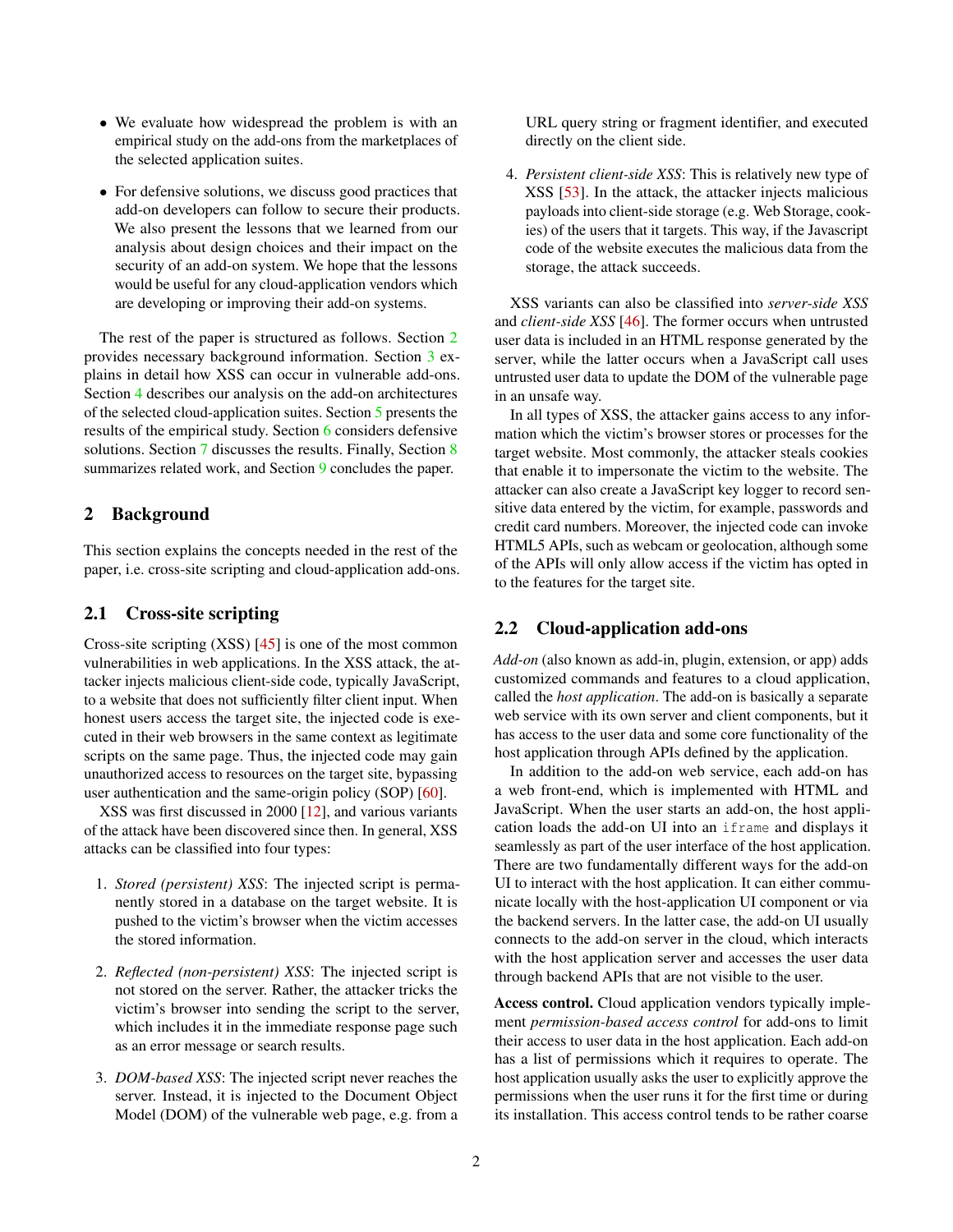<span id="page-2-1"></span>

Figure 1: XSS attacks with vulnerable add-ons

grained, i.e. the user has to grant all the requested permissions for either all user data or for a specific document. Furthermore, the add-on retains the permissions until the user uninstalls it.

Marketplaces. Cloud application vendors often list their addons in an online *marketplace*, from where the users can choose and install (i.e. enable) any add-on for the applications. For instance, the G Suite marketplace [\[1\]](#page-12-2) lists add-ons for Google applications such as Gmail and Google Docs. Usually, only a relatively small number of add-ons are provided by the application vendor itself, and the rest are built by third-party developers.

### <span id="page-2-0"></span>3 XSS in vulnerable add-ons

In this paper, we focus on *non-malicious add-ons*. The addons are written by well-meaning developers who do not intend to cause harm but might not be security experts. Nonetheless, such add-ons can be vulnerable to external attacks, including XSS.

We have identified two types of XSS attacks against vulnerable add-ons (see Figure [1\)](#page-2-1):

1. Attack with shared workspace: The attacker and the victim are colleagues, friends or remote collaborators, who use the same cloud application. The attacker shares a *workspace* with the victim. The workspace concept varies depending on the host application, but it basically is any environment, such as a Google Docs document, through which changes made by one user are propagated to the others. The attacker injects malicious JavaScript code into the shared workspace. If the text would be visible to the user, it can be hidden with the usual techniques like using small font size or text color matching the background. When the victim enables a vulnerable add-on for the shared workspace and the add-on renders the attacker's input in an unsafe way, the injected script

may become part of the web page in the add-on iframe, where it is executed by the victim's web browser. Thus, the attacker has performed an XSS attack on the victim.

2. Attack with outside input: Some host applications accept external input such as messages from non-users. For example, if the host application is an email service (e.g. Gmail or Outlook), the attacker can hide the malicious script in an email and send it to the victim. If the victim has enabled a vulnerable add-on to process emails, the injected script may again find its way to the add-on's iframe and be executed there like any JavaScript in that frame.

The details of how the attacker injects the script into the shared workspace are naturally specific to the cloud application, to the add-on, and to the vulnerability that is being exploited. In any case, the root cause of the above attacks is that the vulnerable add-on routes the untrusted user input to JavaScript's data flow sinks in the add-on UI without sanitizing it. In particular, malicious data from the attacker can be executed if the add-on renders it as HTML rather than as text (with HTML element sinks e.g. document.write or document.body.innerHTML). The attack would also succeed if the attacker's content is given as input to JavaScript methods such as eval and setTimeout which convert string input to code. (The latter type of mistakes are less likely though, because of developer awareness of the dangers of such functions.)

Compared to the traditional variants of XSS (see Section [2.1\)](#page-1-1), the attacks that we describe here are similar to *stored XSS* because the attacker's malicious input is stored in the host application's data store. Also, they can be either server-side XSS or client-side XSS depending on whether the malicious data is processed by the add-on server or by the add-on UI.

General consequences. With the ability to run arbitrary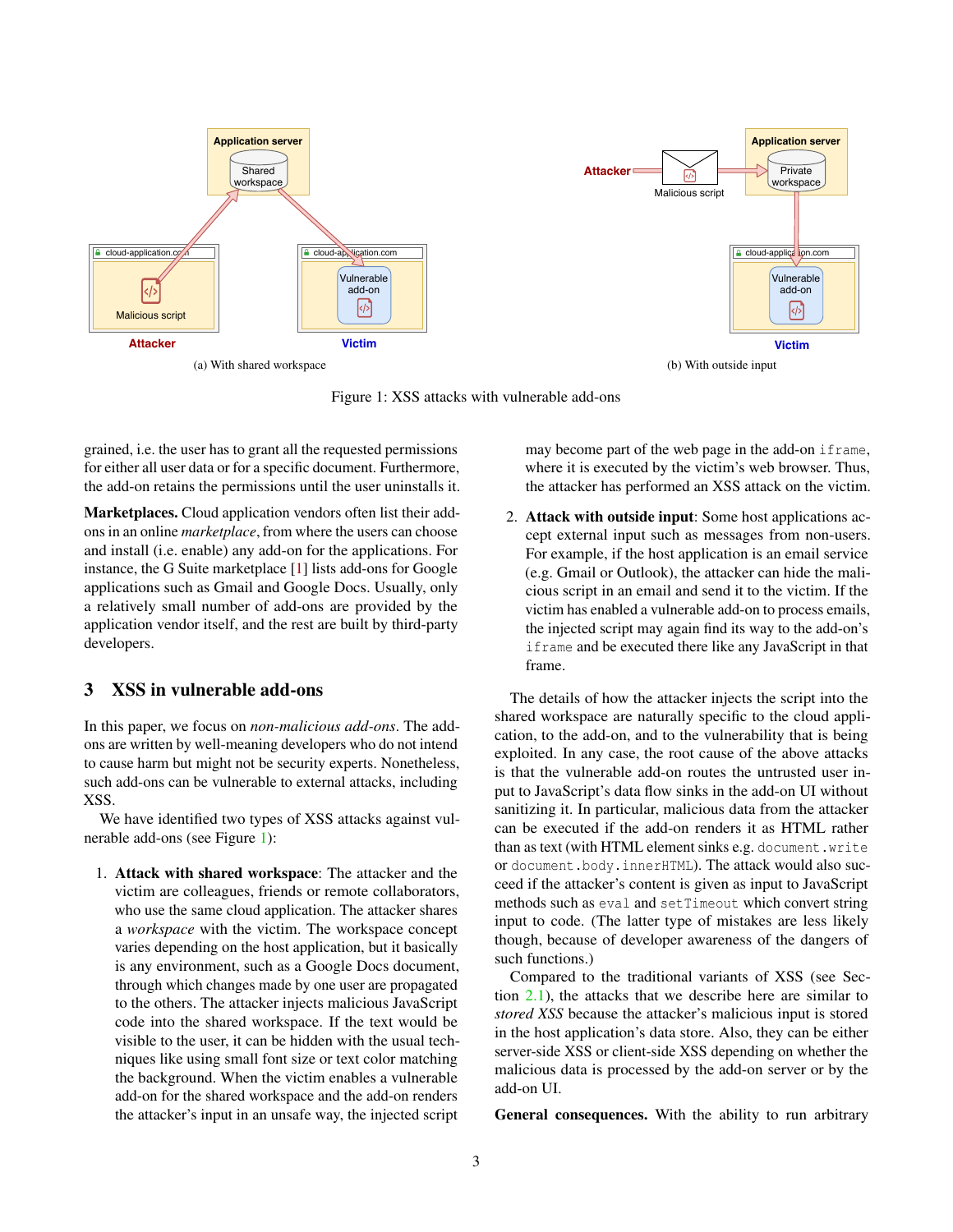scripts in the context of the vulnerable add-on, the attacker can perform at least the following types of attacks:

- The attacker can access data on the add-on server through its APIs. In a microservice architecture, the addon server is likely to have its own data storage.
- The attacker may be able to access data in the host application with cross-domain messaging, or indirectly through the add-on server. The ability to do this depends on the design of the host application and its add-on APIs.
- The attacker can spoof another user interface in the addon iframe and trick the user into entering confidential data or credentials.
- As in all XSS attacks, the attacker can access HTML5 APIs and request access to local resources, such as geolocation, or authorization to external resources owned by the victim user.

We will discuss the designs of different host applications and analyze what the attacker can gain in each case in Section [4.](#page-3-0) It is important to understand that the malicious script runs in the iframe with a different origin than the host application. Thus, it cannot access the DOM model of the hostapplication within the web browser or the cookies related to the host application. Instead, any access to host-application data has to be gained either through published APIs in the add-on server or with cross-origin access methods.

# <span id="page-3-0"></span>4 Analysis of XSS consequences

To understand better what consequences there are to the execution of malicious code, we analyzed the add-on system architectures of three popular cloud application suites: Microsoft (MS) Office Online [\[3\]](#page-12-1), G Suite [\[1\]](#page-12-2), and Shopify [\[4\]](#page-12-3). This section presents our analysis in detail, and Table [2](#page-7-1) at the end of the section summarizes the results.

## 4.1 MS Office Online add-ons

MS Office Online is a cloud-based office suite, which includes popular office applications like Word, Excel, PowerPoint, and Outlook. The applications in the suite all have the same architecture, illustrated in Figure [2.](#page-3-1) The add-on UI is displayed inside the host application UI, which allows the user to interact with the add-on seamlessly when using the application. The add-on UI is contained in an iframe and has a different origin than the encapsulating application, which prevents it from directly accessing user data in the host application.

The add-on interacts with the host application on the client side via JavaScript APIs. Specifically, MS Office Online applications use window.postMessage() [\[43\]](#page-14-6) for cross-origin

<span id="page-3-1"></span>

Figure 2: MS Office Online add-on architecture

messaging between the add-on's iframe and the parent application window. The add-on can request different levels of access to the host-application data [\[37\]](#page-13-5), shown in Table [1.](#page-4-0) If the host application is Word, Excel, PowerPoint or OneNote, the add-on can only request access to the current document that the user is working on. Outlook add-ons, on the other hand, can request access not only to the current item (i.e. email or compose form) but also to the user's whole mailbox. Outlook add-ons can also call getCallbackTokenAsync(), a special API that returns an *access token* with the permission level of the add-on. The add-on UI running in the browser can send this token to the add-on server, which can use it to access the email server [\[39\]](#page-13-6) on the add-on's behalf for a limited time.

#### <span id="page-3-2"></span>4.1.1 XSS exploits

Let us consider how an attacker can exploit an MS Office Online add-on that is vulnerable to XSS. First, the victim needs to install the add-on. Then, depending on the add-on, the attacker can exploit the situation with either of the two attack vectors that we presented in Section [3:](#page-2-0) it can inject malicious scripts into a document that is shared with the victim, or in the case of Outlook, it can send an email that contains the malicious scripts to the victim. Below, we consider what kind of access the attacker can gain to the user's data in the host application.

Get the same level of access as the add-on. Because of the local messaging with the host application window, the attacker can access any resources that the add-on is permitted to access. Since the attacker's scripts run within the add-on's iframe, it is not possible for the host application to differentiate between malicious requests from the attackers and legitimate ones.

If the host application is Word, Excel, PowerPoint or OneNote, the attacker can access only the open document. This might not always be useful to the attacker because the document was originally shared with the attacker. However, the attacker can use the injected script as a backdoor to retain his access even after the victim revokes his legitimate access, e.g. by making a personal copy of a form or template before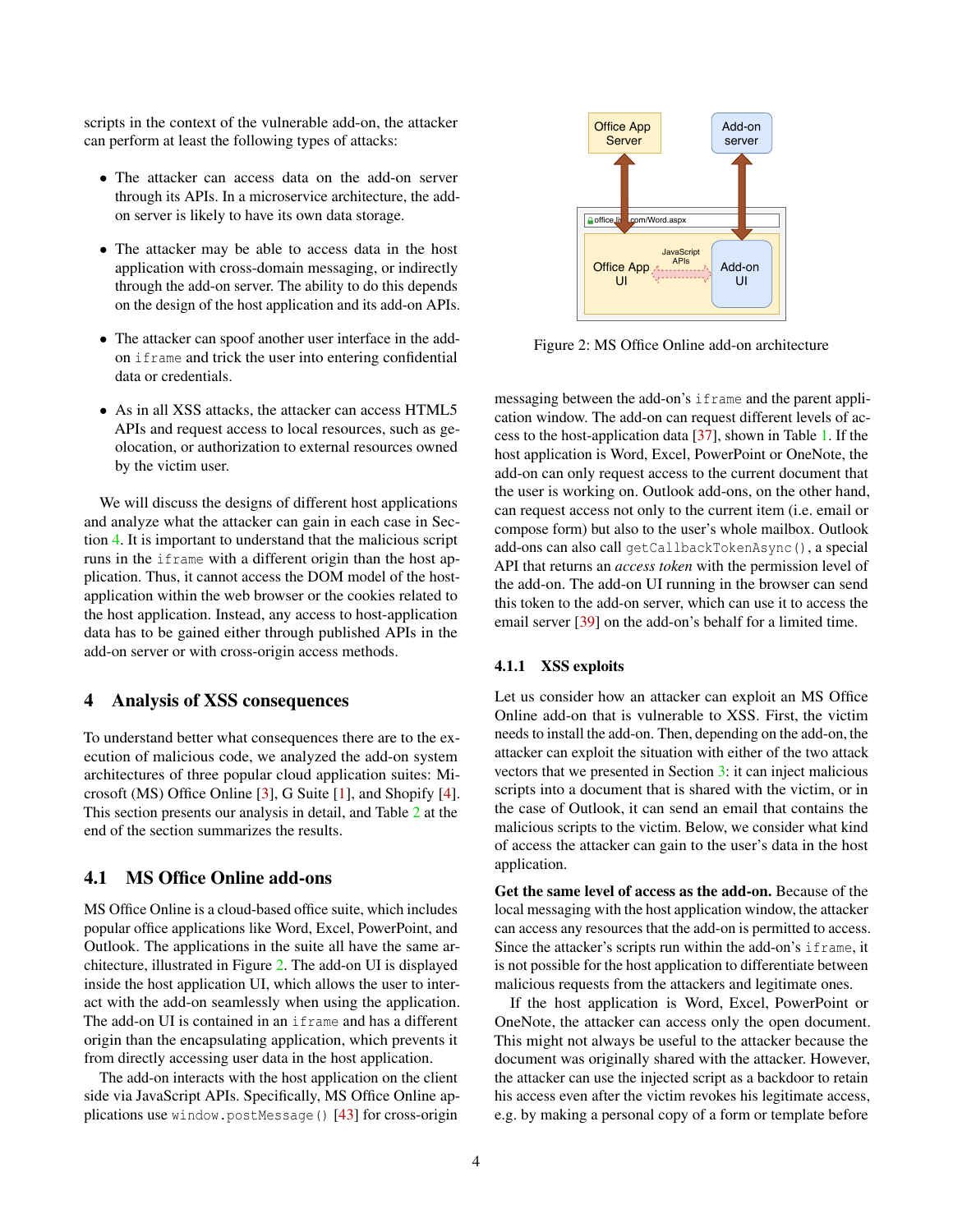<span id="page-4-0"></span>

| Application    | <b>Permission</b> | <b>Description</b>                                                                              |  |  |
|----------------|-------------------|-------------------------------------------------------------------------------------------------|--|--|
|                | Restricted        | Read phone numbers, addresses, and URLs from the current item                                   |  |  |
| Outlook        | ReadItem          | Read all properties of the current item                                                         |  |  |
|                | ReadWriteItem     | Full access to the current item                                                                 |  |  |
|                | ReadWriteMailbox  | Full access to the mailbox                                                                      |  |  |
|                | Restricted        | Read/write settings of the add-in that are stored in the current document                       |  |  |
| Word, Excel,   | ReadDocument      | Read only the text in the current document                                                      |  |  |
| PowerPoint,    | ReadAllDocument   | Read everything in the current document, which includes text, formatting, links, graphics, etc. |  |  |
| <b>OneNote</b> | WriteDocument     | Write to the user's selection in the current document.                                          |  |  |
|                | ReadWriteDocument | Full access to the current document                                                             |  |  |

Table 1: MS Office Online add-on permission levels

filling it with confidential data. In Outlook, on the other hand, the attacker will gain full access to the victim's mailbox if the vulnerable add-on has the *ReadWriteMailbox* permission. This means that the attacker can read all of the victim's emails and send emails on the victim's behalf.

Request an OAuth 2.0 token. As noted earlier, the ability to control the iframe enables the attacker to spoof parts of the application user interface, which makes it possible to trick the user in various ways, such as phishing for confidential data. We found, however, one specific trick that the attacker can play on MS Office Online users. Many add-ons act as the connectors between the MS Office Online applications and third-party web services built on the Azure platform. Such an add-on only provides a UI for the user to interact with the third-party backend server. Instead of acting like an add-on server, the server uses more powerful APIs for interacting with the host application. To obtain such access, the service provider must register an Azure application with the Microsoft identity platform [\[36\]](#page-13-7), and the user must authorize the application to access the necessary resources. The authorization is based on OAuth 2.0 [\[26\]](#page-13-8) as follows. The add-on displays a popup that shows information about the application including the name, logo and domain, as well as the permissions that the application is requesting, as illustrated in Figure [3.](#page-4-1) If the user agrees to authorize the application, the application will receive an *access token*, which it can use to access the requested resources from anywhere.

Since the users of MS Office Online add-ons are already familiar with the OAuth authorization prompt, the attacker can exploit it to phish for access rights. First, the attacker creates an Azure application with the exact same name as the vulnerable add-on. This is possible because Azure applications do not need to have unique names. With the injected script, the attacker requests authorization for some of the user's resources. If the victim authorizes the attacker's application, the attacker can use the access token to access the victim's data in the host application from anywhere. The token is similar to the Outlook token discussed above but applicable to any of the MS Office Online applications. It is difficult for the victim user to judge whether a particular add-on should be granted

<span id="page-4-1"></span>



an OAuth 2.0 token or limited to the add-on APIs.

#### 4.1.2 Case study: Translator for Outlook

We will use the "Translator for Outlook" [\[38\]](#page-13-9), an add-on developed by Microsoft itself, to demonstrate the exploits. As the name suggests, it is an add-on for the email service Outlook, which translates the user's emails to a selected language. The main workflow of the add-on is as follows.

- 1. The user starts the add-on. The host application will display the add-on as a side panel in its UI.
- 2. The user selects the language that she wants to translate the opening email to.
- 3. The add-on translates the whole email to the selected language and displays the result.

The problem with the add-on is that it renders the translated text as HTML without escaping the text first. As the result, if the attacker, which could be anyone on the Internet, sends an email that contains malicious scripts to the victim and the victim tries to translate it with the add-on, the scripts will be executed. The add-on, however, only has the *ReadItem* permission. Thus, by exploiting the local messaging with the host application alone, the attacker will not be able to read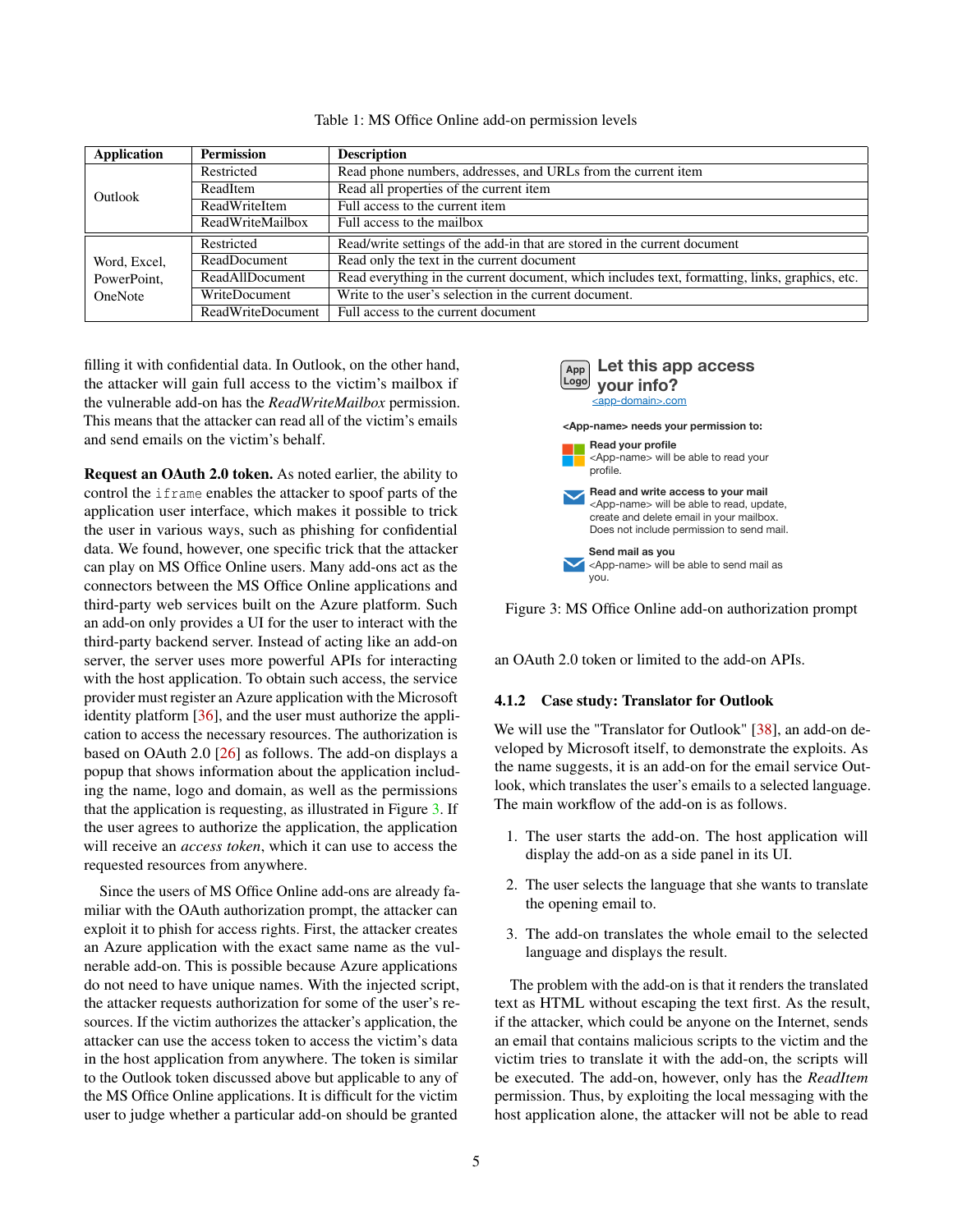<span id="page-5-0"></span>

Figure 4: G Suite add-on architecture

the victim's mailbox or send emails on the victim's behalf. To gain such access rights, the attacker can use his malicious scripts to request an OAuth 2.0 token as we described in the previous section.

### 4.2 G Suite add-ons

G Suite is another office suite, which is developed by Google. Some well-known examples of the applications in the suite are Google Docs, Google Sheets, and Gmail.

Before going into details about how G Suite add-ons work, we need to understand the concept of Google APIs [\[17\]](#page-13-10). They are a set of APIs that give programmatic access to many Google products, such as Google Maps and Google Drive. For a client (e.g. a website) to access private user data using the APIs, it must be first attached to a Google Cloud Platform (GCP) project [\[18\]](#page-13-11). The client then needs to obtain an *access token* with OAuth as follows. First, the user is redirected to the Google Authorization website, where the user must sign in with her Google account. The website then displays an authorization prompt showing the name of the GCP project and the permissions that the client is requesting. If the user grants the permissions, the Google Authorization server sends the access token to the client. Otherwise, the client receives an error.

Figure [4](#page-5-0) shows the architecture of G Suite add-ons. The main difference between them and MS Office Online's is that G Suite add-ons are completely hosted on the Google cloud. The add-on server is basically a Google APIs client that can directly interact with the user data. The add-on UI sends requests to interfaces defined by the add-on server, and the server implements the desired action on user data as well as returns responses. The server interfaces can only be accessed by add-on code that originates from the same server. One example is Translate [\[19\]](#page-13-0), a Google Docs add-on provided by

<span id="page-5-1"></span>



Google. Its server has two main interfaces: one translates the user-selected text and returns the result, and the other replaces the text of the current selection with the translated text.

Since the add-on server is a Google APIs client, it must be authorized before it can access the user's private data. This occurs when the user starts the add-on for the first time. Figure [5](#page-5-1) shows a typical authorization prompt. If the user approves, the add-on server obtains an access token with the requested permissions.

G Suite add-ons can request permissions to access user data in any G Suite applications. For example, a Google Docs add-on can request permissions to send emails from the user's Gmail account. While this cross-application permissions model makes the add-ons flexible and powerful, malicious add-ons could exploit it to gain access to a wide range of user data by, for example, requesting permissions to "Read, compose, send, and permanently delete all your email from Gmail" and "See, edit, create, and delete all of your Google Drive files". To mitigate such threats, Google performs manual verification of add-ons that request sensitive permissions [\[23\]](#page-13-12) to ensure that the add-ons comply with the Google API User Data Policy [\[22\]](#page-13-13).

#### 4.2.1 XSS exploits

Next, we consider what kind of access a successful XSS attacker can get to user data.

Get the same access as the add-on. At first glance, since the host application window does not accept local messages from the add-on UI, it appears that the XSS attacker cannot access the victim's data. However, there is a very common Google API used by the add-on UIs that allows the attacker to bypass this limitation: Google provides the Picker API [\[20\]](#page-13-14) for the user to select a file or folder that is stored in Google servers. Like any other Google APIs, the Picker API requires an access token to operate. The add-on servers commonly create an interface by which the add-on code running in the browser can obtain a copy of the server's token; this is even recommended practice [\[21\]](#page-13-15). The server's token, however, is not limited to the Picker API. Now, the injected XSS code can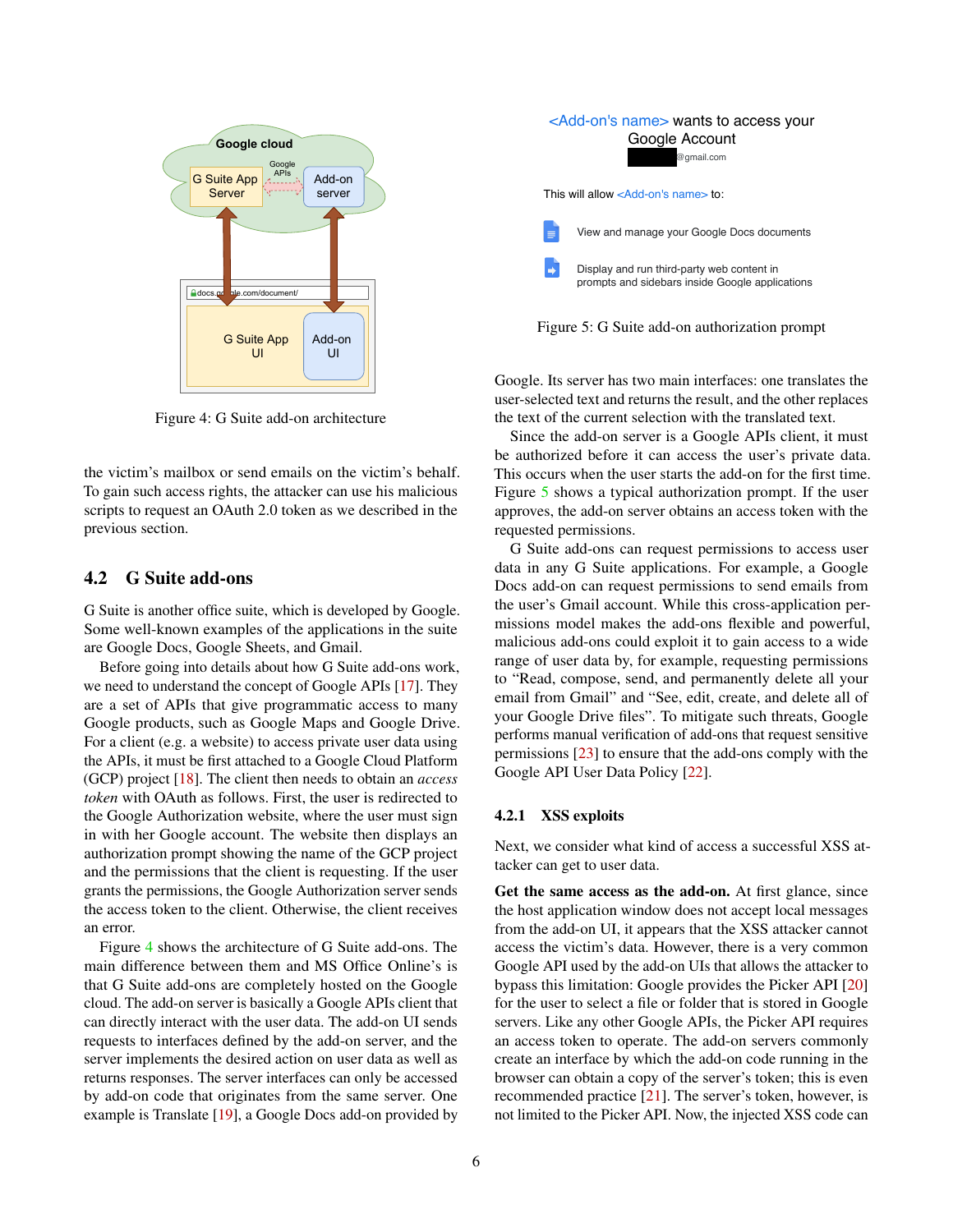also request the access token, and thus it will gain the same permissions to the user's data as the add-on server has.

Request an OAuth 2.0 token. If the vulnerable add-on does not use the Picker API, the attacker can turn the injected script into a Google APIs JavaScript client and request an OAuth 2.0 token from the user. In that case, an authorization prompt is displayed to the victim in the same way as when an addon requests permissions in its first run (see Figure [5\)](#page-5-1). While the attacker must use his own GCP project for his malicious client, it could choose a name for the project that matches the add-on's name.

This is similar to the phishing exploit that we presented for Office Online add-ons in Section [4.1.1.](#page-3-2) We believe that this attack will have a high success rate because G Suite users are already familiar with the authorization prompt, and the victim might think that the add-on has been updated and needs new permissions.

#### <span id="page-6-3"></span>4.2.2 Case study: Form Ranger

Form Ranger [\[14\]](#page-13-16) is an add-on for Google Form with the most number of users. Google Forms is an online service that helps collect information from users via surveys and quizzes, and the add-on allows automatically populating a form with data from any spreadsheet in the user's Google Drive. The main workflow of the add-on is as follows.

- 1. The user starts the add-on. The host application will display the add-on as a side panel in its UI.
- 2. The add-on shows the list of questions in the form. For each question, the add-on allows the user to populate the answer options with data from a spreadsheet.
- <span id="page-6-1"></span>3. The user selects a question, and the add-on displays a list of all spreadsheets that are stored in the user's Google Drive. Note that the Picker API is used here.
- <span id="page-6-0"></span>4. The user selects a document in the list, and the add-on allows selecting which sheet and which column in the sheet that the user wants to import data from. A preview of the data in the column is also displayed.
- 5. The user select a sheet and a column, and the add-on populates the question with the data in the column.

At this point, the readers can probably guess in which step the add-on is vulnerable: in Step [4,](#page-6-0) the add-on does not filter or escape the data from the selected spreadsheet document and renders it as HTML. Thus, if the attacker has access to the document (e.g. the attacker and the victim are collaborators), it can hide malicious JavaScript code in the part of the document that will be used as the form inputs and the code will be executed when the victim uses the add-on. Since the add-on uses Picker API (Step [3\)](#page-6-1), the attacker can steal its access token and gain all of its permissions, which

<span id="page-6-2"></span>

Figure 6: Shopify add-on architecture

include the following: "See, edit, create, and delete all of your Google Drive files", "See, edit, create, and delete your spreadsheets in Google Drive", "View and manage your forms in Google Drive", and "Send email as you".

We can see that the add-on has more permissions that it actually needs. For example, it does not need the ability to send emails on the user's behalf. It also does not need access to all of the Google Drive files; read access to the spreadsheets only should be sufficient. Because of these unnecessary permissions, the attacker will be able to access all of the victim's Google Drive files and send emails on the victim's behalf. If the attacker wants to gain even more access rights (e.g. read the victim's emails), it can phish to obtain an OAuth 2.0 token as we described in the previous section.

### 4.3 Shopify add-ons

Shopify is an e-commerce platform with which small merchants can create online shops. It offers services such as payment, marketing, and customer engagement. Each shop is managed through a *web admin interface*, on which the owner can access the built-in services of the platform to, for example, add new products to the shop, engage with users, or manage orders. Shopify add-ons integrate third-party services into this admin interface.

The add-on architecture is illustrated in Figure [6.](#page-6-2) The addon server runs in the cloud and accesses the shop data with the Shopify REST APIs over HTTPS. Typically, the add-on server is authorized to access the shop server with an OAuth 2.0 *access token*, which it obtains as follows. When the user starts the add-on for the first time, the shop's admin interface shows an authorization prompt with a list of the data that the add-on requests to access (e.g. orders, products). If the user agrees, the Shopify server sends an access token to a preregistred endpoint on the add-on server. The add-on server can then use the token to access the requested data. Later, the add-on can renew the access tokens without prompting the user.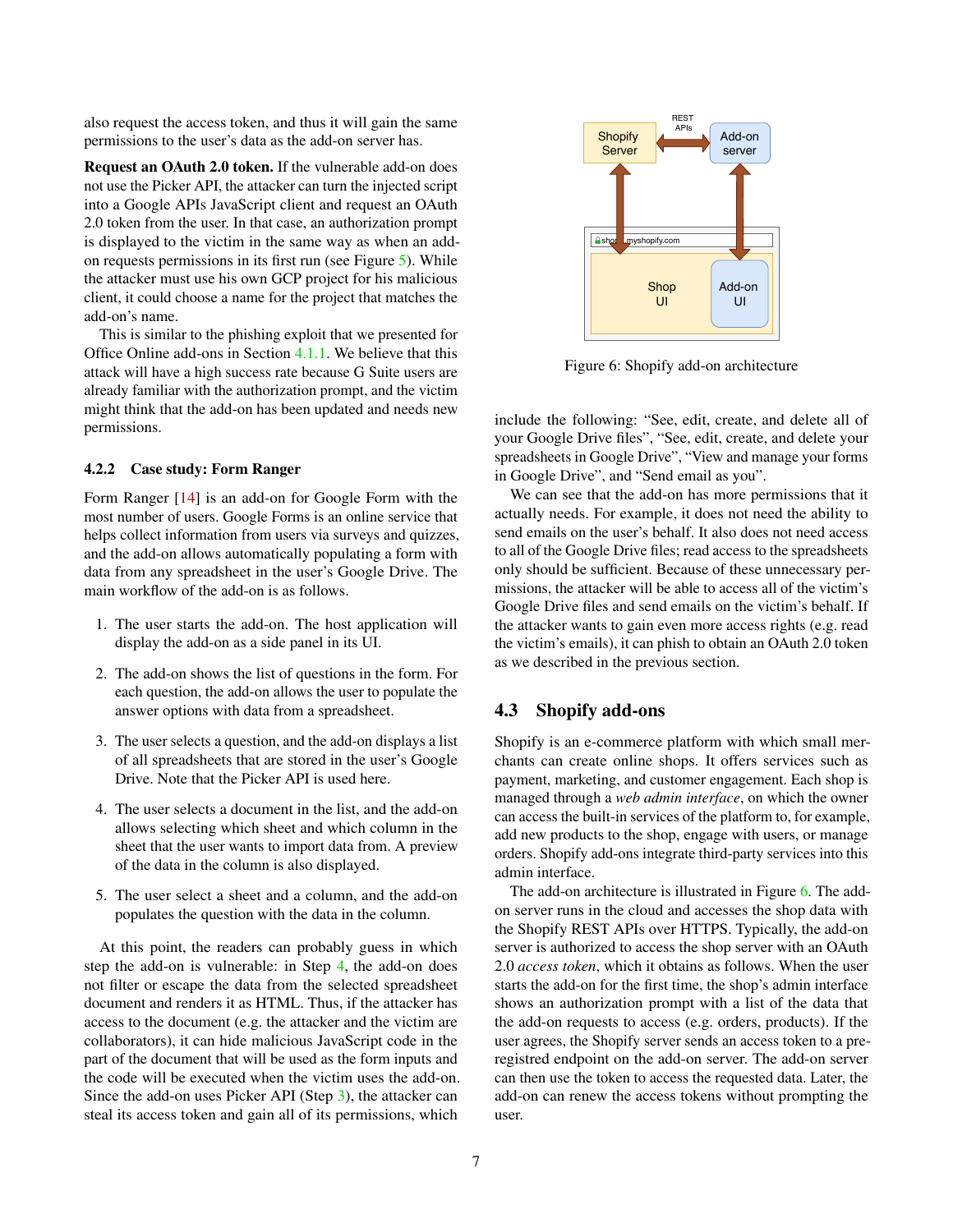Table 2: Analysis summary

<span id="page-7-1"></span>

| <b>Application</b>  | Add-on's data access  | Add-on's logic | <b>Attack vectors</b>             | <b>Exploits</b>                                                                                                |
|---------------------|-----------------------|----------------|-----------------------------------|----------------------------------------------------------------------------------------------------------------|
| MS Office<br>Online | Host application only | In frontend    | Shared workspace<br>Outside input | - Get the same level of access as the add-on<br>- Request an OAuth 2.0 token                                   |
| G Suite             | Any applications      | In backend     | Shared workspace<br>Outside input | - Get the same level of access as the add-on<br>only if the Picker API is used<br>- Request an OAuth 2.0 token |
| Shopify             | Host application only | In backend     | Shared workspace                  | - Install a malicious add-on                                                                                   |

The add-on UI is embedded into a menu in the shop's admin interface. Shopify provides a set of local JavaScript APIs [\[50\]](#page-14-7) for the add-on UI to perform resource-picking operations. Specifically, the add-on UI communicates with the shop's admin interface via window.postMessage(), and the admin interface asks the user to pick resources of the requested type. The admin interface then returns the result data objects to the add-on.

A shop on Shopify can have an owner and multiple staff members. The shop owner has full access to the shop and can grant the other staff members access to some (or all) admin features including add-ons [\[51\]](#page-14-8). The view through an addon's UI is based on the intersection of the member's and the add-on's permissions.

## <span id="page-7-2"></span>4.3.1 XSS exploits

With Shopify, the attacker must be a staff member who is able to inject malicious scripts into the shop resources (i.e. the "shared workspace" attack vector). We found that Shopify prevents including HTML or scripts in customer information, but it is possible to inject scripts into the product and order descriptions. These scripts will be executed when other staff members use a vulnerable add-on that renders them in an unsafe way.

Install a malicious add-on. The Shopify add-on architecture has the good points of both MS Office Online and G Suite. In particular, the access token is sent directly to the add-on server and, thus, is not accessible to the add-on UI by default. Also, the local JavaScript APIs allow the add-on UI to perform resource-picking operations without exposing the shop data because it is processed in the admin interface. Nevertheless, it is possible for the attacker to trick the shop owner or another authorized victim into installing a malicious add-on. Unlike MS Office Online and G Suite applications, whose add-ons can only be installed from the respective marketplaces, Shopify users can initiate the installation process of a new add-on just by visiting a URL. Thus, the attacker can create a malicious add-on with a name similar to that of the vulnerable add-on and initiate its installation from the injected script. The victim might think that the add-on has been updated and it needs to be authorized again. Depending

on the extent of the permissions granted, the malicious add-on can then access any shop data.

#### 4.3.2 Case study: Order Printer Pro

Order Printer Pro [\[15\]](#page-13-17) is one of the most popular add-ons in the "Orders and shipping" category on the Shopify marketplace. The add-on allows its users to quickly create orderrelated documents (e.g. invoices, return forms) as well as printing or delivering them to the customers. The workflow for printing an order is as follows.

- 1. The user starts the add-on from the admin interface. The host application will display the add-on as a part of its UI.
- 2. The user selects the "Orders" menu of the add-on UI. The add-on will show a list of the orders of the shop.
- 3. The user selects the order that she wants to print. The add-on will display the order and action buttons that allow the user to print the order or export the order as a PDF document. The displayed information includes the customer's shipping address, the items in the order, and the notes that are written by the staff members if any.
- 4. The user clicks on the "Print" button and the order will be printed.

The problem with the add-on is that when it displays the order's information, it does not render the notes in a safe way. Consequently, if the notes contain JavaScript snipets, the snipets will be executed. As we mentioned in the previous section, Shopify does not prevent including HTML or scripts in the field. Thus, any staff member that have write access to the orders of the shop can perform XSS on other staff members, including the shop owner.

# <span id="page-7-0"></span>5 Empirical analysis

To find out how widespread the XSS issue in cloudapplication add-ons is in the wild, we conducted an empirical analysis by looking for vulnerable add-ons in the marketplaces of the three selected cloud application suites. In this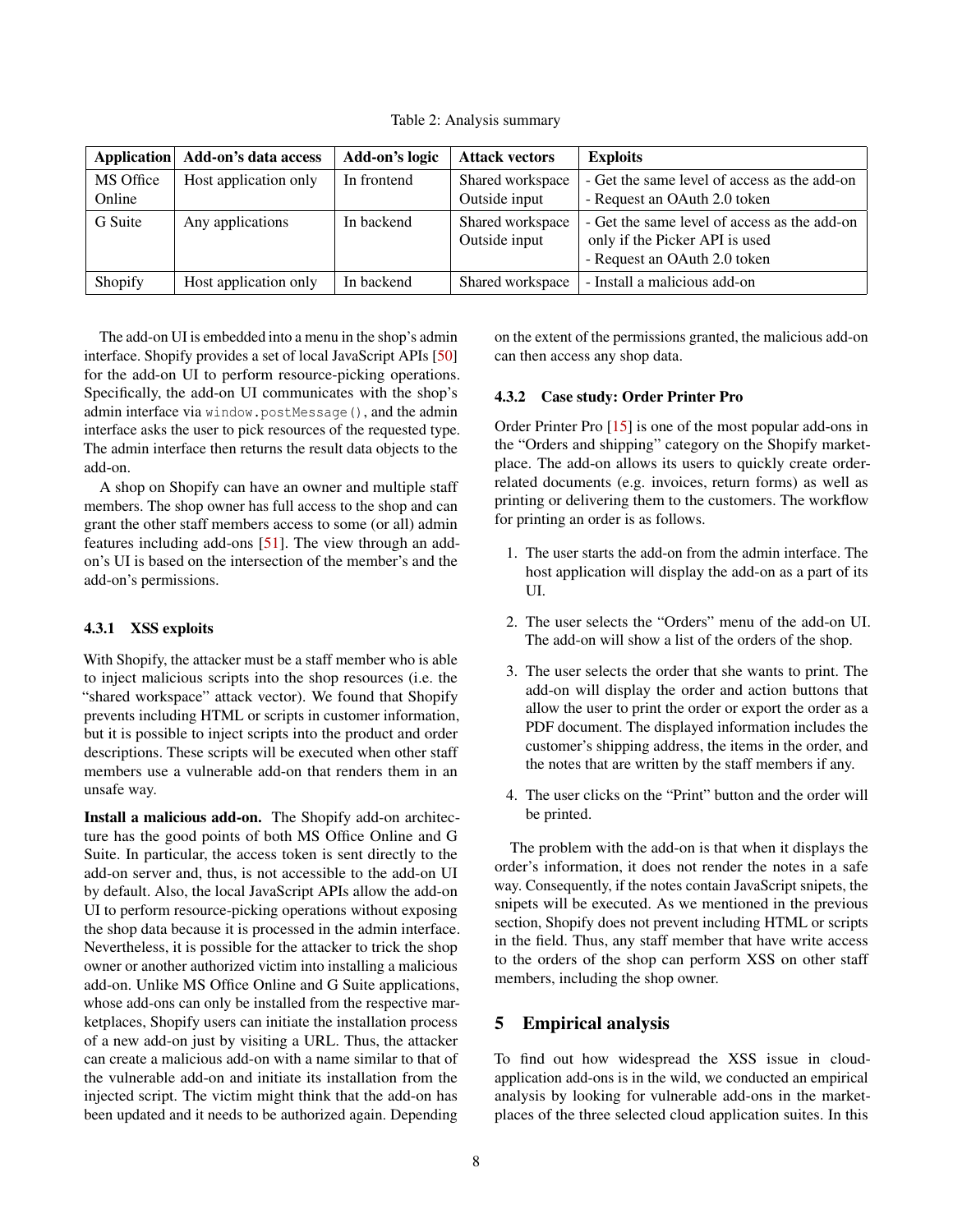section, we first present our approach for shortlisting the addons, followed by the methodology that we used for systematically finding vulnerabilities in the shortlisted add-ons. Finally, we show the analysis results.

### 5.1 Shortlisting add-ons for analysis

We consider only free add-ons from the marketplaces. Table [3](#page-8-0) shows the number of such add-ons as of August 2019. Note that Microsoft and Shopify officially use the terms *add-in* and *app*, respectively.

<span id="page-8-0"></span>Table 3: Add-on marketplaces (August 2019)

| <b>Marketplace</b> | <b>Terminology</b> | <b>Available free</b> |
|--------------------|--------------------|-----------------------|
| MS Office Online   | add-in             | 1150                  |
| G Suite            | add-on             | 1180                  |
| Shopify            | app                | 1265                  |

We selected 100 free add-ons from each of the three marketplaces — 50 popular ones that are likely to have many users, and another 50 selected randomly— resulting in a total of 300 add-ons for the study. The criteria used for shortlisting the add-ons are as follows.

MS Office Online: We focused on add-ons for the following applications in the suite: Word, Excel, OneNote, Outlook, and PowerPoint. The remaining applications either have no add-ons or the add-ons are available only to domain users. Since the marketplace does not show the number of users for each add-on, we shortlisted the top 50 add-ons based on the number of reviews.

G Suite: The applications available to individual users include Gmail, Docs, Sheets, Slides, Forms, Drive, and Calendar. We excluded Drive or Calendar because their add-ons only add new menus to the application UI, which means that they do not have any client-side code, leaving no room for the XSS attacker. From the remaining applications, we shortlisted 50 add-ons with the highest number of users.

Shopify: We first sorted add-ons in the marketplace by the "Most installed" option, and then we shortlisted the first 50 add-ons from the result. Note that the marketplace does not show the number of installations of each add-on; instead, it shows only the rating and the number of reviews.

## <span id="page-8-1"></span>5.2 Analysis methodology

We manually analyze the selected add-ons with *black-box testing*. There are several challenges with automatically verifying whether an add-on would cause XSS vulnerability. First, stateof-the-art automated techniques for detecting XSS vulnerabilities typically work only with client-side XSS [\[33,](#page-13-3) [35,](#page-13-18) [49,](#page-14-9) [53\]](#page-14-2), while the nature of the XSS attacks against cloud-application add-ons vary depending on both the host application and the

implementation of the add-on. Specifically, the vulnerabilities of MS Office Online add-ons are always on the client side because the attacker's malicious input is propagated to the add-on via local messaging (i.e. window.postMessage()) and processed by the add-on UI. The vulnerabilities of G Suite and Shopify add-ons, on the other hand, can be either on the client side or on the server side depending on whether the add-on server returns the attacker's raw input to the client or it renders the data beforehand. Second, unlike traditional web applications where a significant portion of the workflows can be analyzed by loading every available URL in the websites with a browser, most functionality of an add-on can only be triggered by user actions. In addition, there is no single standard method to invoke an add-on. Some start by the user clicking and selecting the add-on from a host-application menu, while the others require further user interaction to reach a point where the XSS code may be executed. Third, most automated XSS detection approaches in the literature do not involve user logging in. However, many add-ons act as the connectors between their host applications and third-party web services; thus, they require their users to create an account and log in before they can be used so that they keep track of the user data. The registration processes vary greatly, making them difficult to be done without manual user interaction. Because of these reasons, we leave automatic detection of XSS vulnerabilities in cloud-application add-ons to future work.

Black-box testing. For each add-on, we first installed it and tried to understand its features. We then created a test item for each of the target applications as follows.

- For document editing applications in MS Office Online and G Suite (e.g. Word, Excel, Google Docs, Google Sheets), the test item was a corresponding document. To make sure that every source of data that the add-on was going to process contained JavaScript code, we added simple JavaScript snipets to every part of the document. For instance, if it was a spreadsheet, we included JavaScript code in the name of each sheet, the heading of each column, and some cells in each column. An example of the snippets is <script>console.log("Pwned!!!")</script>.
- For email applications (i.e. Outlook, Gmail), the test item was an email that we sent to ourselves. Like with document editing applications, we inserted scripts to the subject and every part of the email's body.
- For Shopify: We first created a test shop. As we mentioned in Section [4.3.1,](#page-7-2) it is possible to injects scripts only into the products and orders. Thus, we created several test products and orders in the shop, and we added scripts into every possible places, such as the name and the description of the items.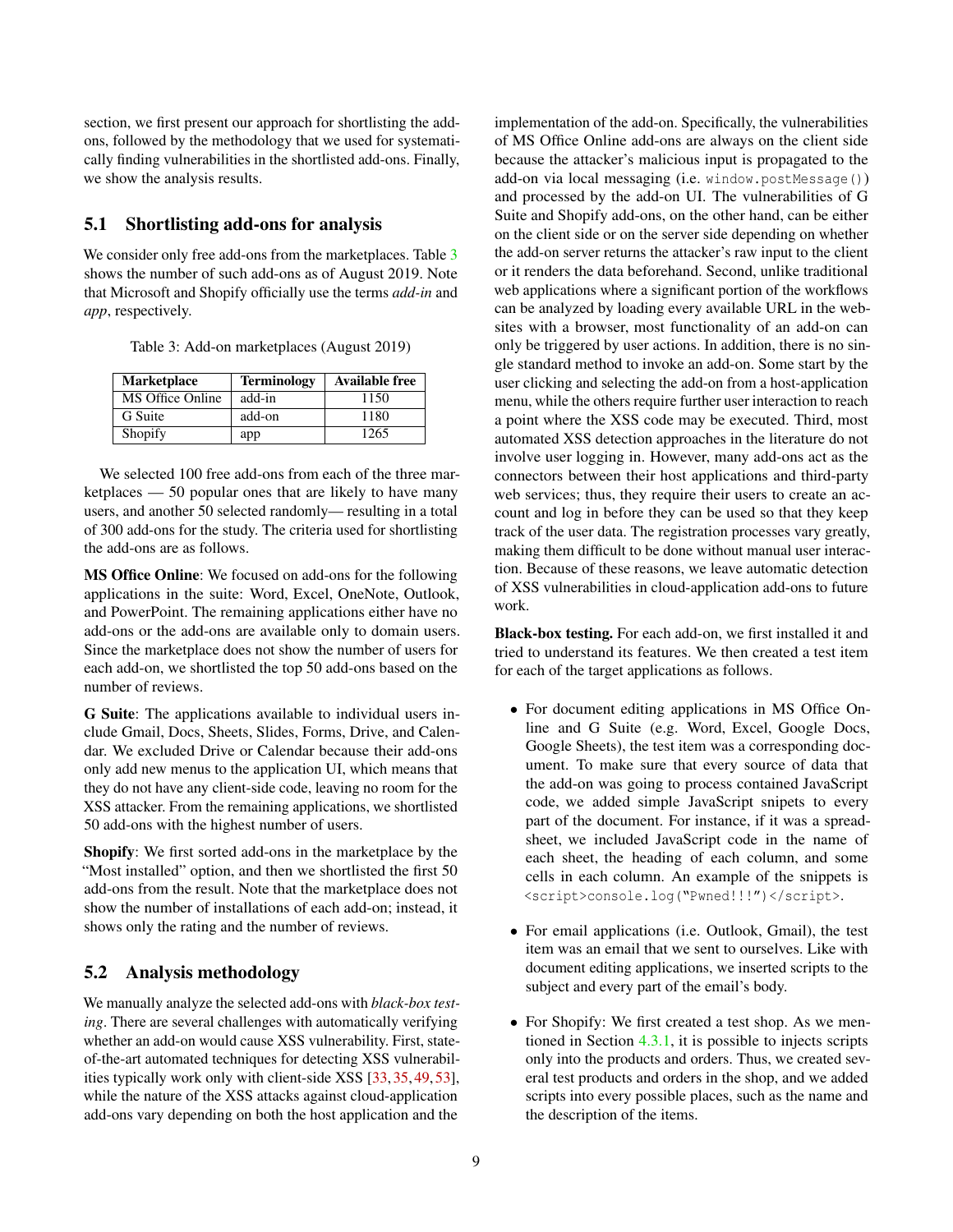<span id="page-9-0"></span>

| Marketplace             | <b>Selection</b> | <b>Vulnerable add-ons</b>              | <b>Attack vector</b> | <b>Status</b>        |
|-------------------------|------------------|----------------------------------------|----------------------|----------------------|
|                         | criterion        |                                        |                      |                      |
| <b>MS Office Online</b> | Popular          | <b>Translator for Outlook</b>          | Outside input        | Fixing               |
|                         |                  | <b>GIGRAPH - Network Visualization</b> | Shared workspace     | No response          |
|                         | Random           | Duplicate Remover                      | Shared workspace     | Fixing               |
|                         |                  | <b>Bubbles</b>                         | Shared workspace     | No response          |
|                         |                  | Radial Bar Chart                       | Shared workspace     | No response          |
|                         |                  | <b>Excel to JSON</b>                   | Shared workspace     | No response          |
|                         |                  | WritingAssistant                       | Shared workspace     | No response          |
|                         |                  | <b>Excel to SMS</b>                    | Shared workspace     | No response          |
| G Suite                 | Popular          | Form Ranger                            | Shared workspace     | Fixing               |
|                         |                  | Flubaroo                               | Shared workspace     | No response          |
|                         |                  | autoCrat                               | Shared workspace     | Fixing               |
|                         |                  | formMule - Email Merge Utility         | Shared workspace     | Fixing               |
|                         |                  | docAppender                            | Shared workspace     | Fixing               |
|                         |                  | <b>Grackle Sheets</b>                  | Shared workspace     | No response          |
|                         |                  | Sheetgo                                | Shared workspace     | Fixing               |
|                         | Random           | <b>Form Duplicates</b>                 | Shared workspace     | No response          |
|                         |                  | <b>Bulk Sheet Manager</b>              | Shared workspace     | No response          |
|                         |                  | rosterSync - Teacher Edition           | Shared workspace     | $\overline{Fix}$ ing |
|                         |                  | <b>Notifications for Forms</b>         | Shared workspace     | No response          |
|                         |                  | Text gBlaster (SMS Texting)            | Shared workspace     | No response          |
|                         |                  | Mail Merge                             | Shared workspace     | No response          |
|                         |                  | <b>Response Editor</b>                 | Shared workspace     | No response          |
|                         |                  | Doc Variables                          | Shared workspace     | Fixed                |
| Shopify                 | Popular          | Order Printer Pro                      | Shared workspace     | No response          |
|                         | Random           | ShipHero Fulfillment                   | Shared workspace     | Fixing               |
|                         |                  | Simple Admin                           | Shared workspace     | No response          |
|                         |                  | ShipRelay Fulfillment                  | Shared workspace     | No response          |
|                         |                  | Ship Systems 3D Box Packing            | Shared workspace     | No response          |

Table 4: Vulnerable add-ons found in our empirical analysis

After creating the test item, we tried all functions of each add-on on the test item and looked for workflows that involve rendering the content of the item. We also added more custom JavaScript code in a number of cases because some add-ons only considered data in specific formats. For example, with Doc Variables [\[34\]](#page-13-19) — an add-on that allows defining and using variables in Google Docs documents — we had to insert our script into a variable's definition, which was in the format: \${variable\_name}. If any of the injected script snippets were executed, we concluded that the add-on was vulnerable to XSS.

While our analysis was manual, we believe that it is sufficient to find most, if not all, XSS vulnerabilities in the selected add-ons. The main reason is that, compared to standalone web services, add-ons are usually quite simple with a relatively small number of features. The number of places where the user can inject scripts is also limited. Thus, it is not difficult to understand and manually test all the workflows of an addon with the black-box testing method. However, while our methodology is sufficient to produce results that, in our opinion, need wider attention, it is clearly not practical for those who want to perform large scale analyses of cloud-application add-ons. A more complete and efficient approach is needed in the future for such purpose.

# 5.3 Results and responsible disclosure

We found 28 vulnerable add-ons among the 300 analyzed ones, which is around 9%. The result indicates that XSS vulnerabilities are common in cloud-application add-ons today. Table [4](#page-9-0) shows the names of the add-ons, the attack vectors, and whether the add-ons have been fixed. Among the three marketplaces, only the G Suite shows the number of users of each add-on, and the vulnerable add-on with the greatest number of users in the marketplace, Form Ranger, had roughly 7,8 million users as of August 2019. The most popular vulnerable add-ons in the Microsoft Office Online and Shopify marketplaces are Translator for Outlook and Order Printer Pro, respectively. The former had 1772 reviews, and the latter had 371 reviews.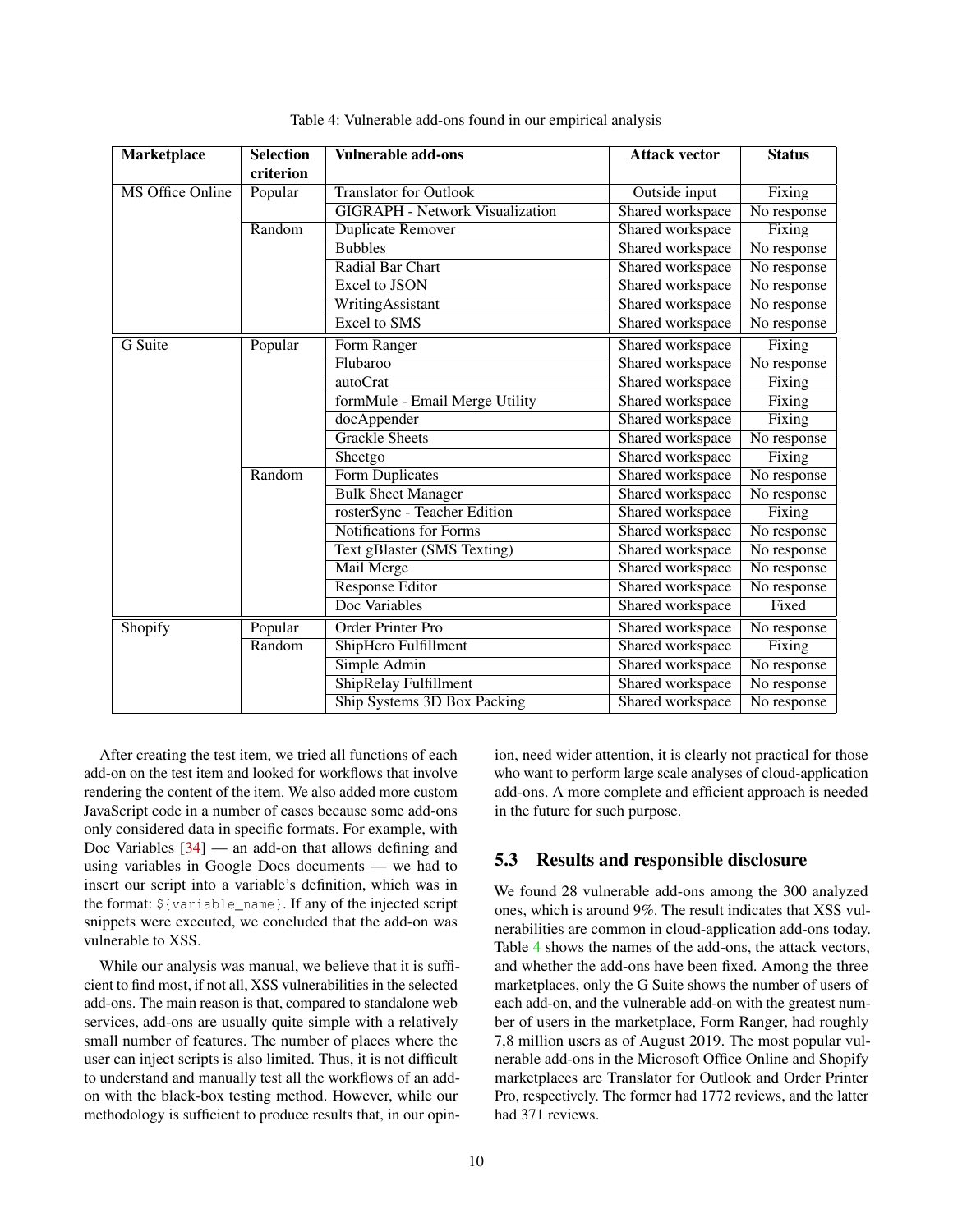We can see that the vulnerability rate in the set of popular add-ons appears lower in all the three marketplaces. This could be because popular add-ons are more likely to be written by more experienced developers. Also, it seems that addons that are vulnerable to outside input are rare. Specifically, only one add-on in our study is vulnerable. We hypothesize that add-on developers are more familiar with threats from outside input (i.e. emails in this case) than those from shared workspace.

We have disclosed the vulnerabilities to all of the add-on developers that we were able to contact. We also provided guidance on how the security bugs could be fixed (see the solutions for add-on developers in Section [6\)](#page-10-0). At the moment of writing, of the 28 add-on teams/developers that we have contacted, 1 has acknowledged and fixed their add-on, 9 has acknowledged the vulnerabilities but are still working on the fixes, and the others have not responded to us. We also discussed the problem of the Picker API with Google. They confirmed the problem and said that they would take it into account in the next version of their add-on system.

## <span id="page-10-0"></span>6 Defenses

In this section, we discuss what the add-on developers and cloud application vendors can do to defend against the XSS attacks caused by vulnerable add-ons.

#### 6.1 Solutions for add-on developers

To prevent XSS, add-on developers should not add untrusted data to the add-on UI as HTML because it can contain malicious JavaScript code. We discuss some practices that they can follow below.

Coding practices. Secure coding practices to prevent XSS are a common topic in web security literature [\[24,](#page-13-1) [40,](#page-13-20) [47\]](#page-14-10). A straightforward way to prevent XSS in cloud-application addons is to always render user input as text instead of HTML. Instead of the innerHTML property, the developer should use the innerText and textContent properties to insert text. With jQuery, the .text () method should be used instead of the .html() method.

In general, user data should not be interpreted as web application code. However, in the rare cases where it is necessary to render untrusted HTML as part of the add-on UI, the developer needs to properly validate and escape on the input first. On the server side, most web frameworks have built-in functions for such tasks. On the client side, JavaScript methods like .toStaticHTML() can be used to remove dynamic HTML elements and attributes in the user data before rendering it. We refer to [\[47\]](#page-14-10) for a detailed guidance on how to escape characters to prevent XSS.

Security enforcement. Since add-ons are basically web services, add-on developers could implement a Content Security

Policy (CSP) [\[52\]](#page-14-11) to enforce some defenses on their add-ons. An extreme policy is to ban execution of all inline scripts  $(e.g. \leq \text{script} \geq \text{tags}, \text{inline event handlers})$ . With such policy, even if the attacker managed to insert malicious scripts to the add-on UI, the scripts would not be executed. Only JavaScript code that are in separate.  $\frac{1}{15}$  files and loaded from trusted servers that the developers have whitelisted are allowed to run.

However, completely prohibiting inline scripts is not always ideal because legitimate inline scripts are preferred for various tasks. For example, event handlers are usually implemented in inline scripts. Moving inline event handlers to separate .  $\frac{1}{3}$  s files cannot be done by simply copying and pasting the code; instead, they need to be rewritten with DOM APIs. Fortunately, CSP can be used in a less extreme way to avoid the hassle. Specifically, hash-based or nonce-based policies can be implemented so that inline scripts with preregistered hash or nonce values are allowed to execute.

Add-on developers should also minimize the permissions that their add-ons request. As we can see from the case of the Form Ranger add-on (Section [4.2.2\)](#page-6-3), the unnecessary permissions that the add-on has enable the XSS attacker to steal all of the victim's Google Drive files as well as sending emails on the victim's behalf.

There are also other generic practices that help to defend against XSS [\[47\]](#page-14-10). For example, the HTTPOnly flag of session cookie and any custom cookies that are not accessed by any JavaScript code should always be set. Also, many web frameworks provide automatic escaping functionality [\[5,](#page-12-6)[16\]](#page-13-21), which should be used whenever possible.

XSS detection. Add-on developers can also utilize the method that we used for our empirical analysis (Section [5.2\)](#page-8-1) to check whether their add-ons are vulnerable. Specifically, they can create similar test items as we did and write unit tests to continuosly check for XSS vulnerabilities during their development cycle. While our method does not scale well, it should be sufficient for testing individual add-ons.

### 6.2 Lessons for cloud-application vendors

In Section [4,](#page-3-0) we analyzed the designs of three popular addon systems and what an XSS attack can achieve in them. This section presents the lessons that we learned from the analysis about design choices and their impact on the security of add-ons. We hope that the lessons would be useful for any cloud-application vendors which are developing or improving their add-on systems.

Harden the add-on **iframe**. The add-on UI is contained in an iframe, and by default, the code in the iframe can call browser APIs to request access to features on the local device, such as geolocation, microphone, and camera. The host application should restrict the browser features which the add-on iframe can access, which can be done by setting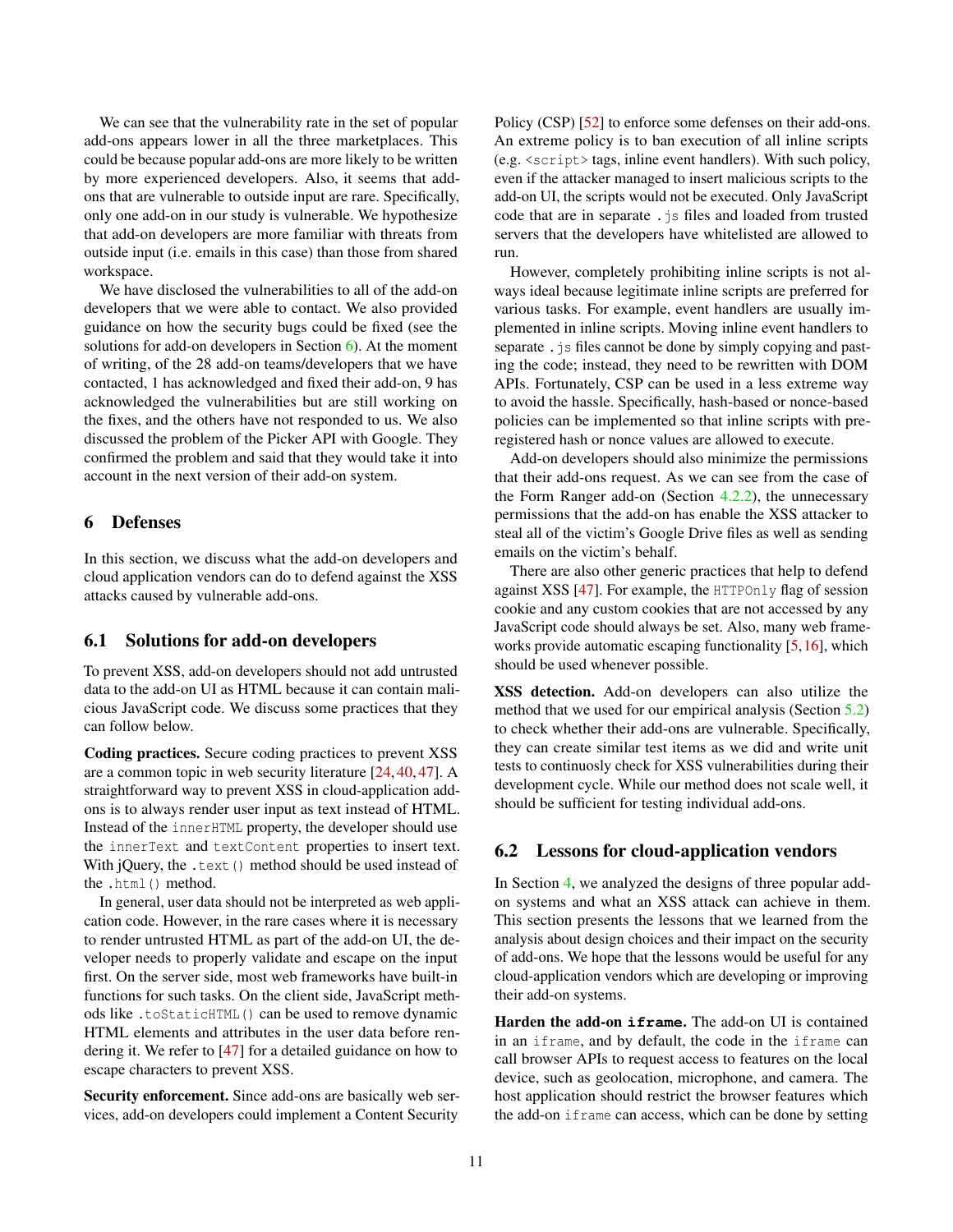the allow and sandbox properties of the iframe [\[42\]](#page-14-12).

At the moment, there is an experimental feature in the Chrome and Opera browsers that allows the host application to enforce a CSP policy on add-ons. Specifically, the browsers add a new property to the iframe elements, namely csp, which can be used to specify a policy which the embedded page must enforce upon itself [\[59\]](#page-14-13). If this property becomes a standard feature of browsers, it gives cloud-application vendors control over the CSP policy in their add-ons. However, we observe that most of the add-ons in our analysis did not use CSP. Thus, deploying such restriction would not be an easy task for the vendors because a meaningful CSP, such as allowing only inline scripts whose hash or nonce match a specified value to run, would break many add-ons in their marketplaces.

Implement add-on logic in the add-on server, not in clientside JavaScript. Cross-origin messaging within the browser, as used in MS Office Online, enables low-latency access from the add-on to user data that is available in the main application UI. However, this access is only controlled by relatively coarse-grained generic permissions, such as those in Table [1.](#page-4-0) We can see that such access control is not useful when defending against XSS attackers because their malicious scripts are executed in the context of the add-on. Therefore, the add-on logic should be implemented on the server side, as G Suite and Shopify have done. The add-on server would act a a layer of isolation between the client-side script and user data in the cloud application in two ways. First, the add-on server defines a limited, purpose-specific interface through which all access to user data has to go. Second, the add-on server implements business logic that further filters the kinds of read and write operations that are passed on to the cloud application. Both mechanisms act as filters between the potential XSS code that has taken over the add-on iframe in the browser and the user's data.

Filter scripts in user input. The host application vendors should think thoroughly about the types of user input that their applications need to receive in a shared workspace and filter for unwanted types. For example, Shopify deals with shop resources such as products and orders, which are relatively structured data. Thus, the developers know where HTML or scripts should not appear. The G Suite and MS Office Online applications are more problematic in this respect because the input to them is mostly documents, where legitimate HTML and scripts can appear in unexpected places.

Do not share access tokens to delegate all your permissions. OAuth 2.0 tokens are bearer tokens, and anyone in possession of the token can use it for resource access. This can lead to unsafe coding practices where too powerful tokens are delegated to unsafe places — as we saw in the case of the Picker API in G Suite. Instead of sharing its access token with the client side, the add-on server should mediate the access. Where tokens need to be shared, they should only convey the

absolute minimum permissions needed by the client side. In the case of the Picker API, for example, the add-on server should delegate to the UI a restricted token that can only be used to list specific files in the user's Google Drive.

Avoid asking user consent at runtime. Relying on user judgment when authorizing add-ons to access user data may not be as good an idea as it first seems. In particular, prompting the user for consent at runtime conditions the user to answering yes to every such prompt, including ones from injected malicious code. Thus, it may be better to ask for user consent only in a separate UI where the user installs or upgrades add-ons. On the negative side, that prevents document-level access control.

## <span id="page-11-0"></span>7 Discussion and future work

Since cross-site scripting is a well-known vulnerability, prudent engineering practices have been developed to prevent such mistakes [\[48\]](#page-14-14). On one hand, developers are aware of the need to filter untrusted input, and on the other, cloud application vendors have developed platforms and toolchains that make their products immune to most types of code injection. Nevertheless, the problem has not been completely solved. On one hand, attackers find new ways of bypassing the defenses and, on the other, the speed of software development makes it difficult for threat analysis and defenses to stay up to date. This paper is doing its part to catch up with the development in one key area of modern software.

We have confirmed by experiments that the vulnerabilities described in this paper are real and exploitable. There are, however, some additional practical considerations that a real-world attacker would face. The attacker needs to know which vulnerable add-on the victim is using, and the victim has to enable the add-on on the shared document. Thus, a successful attack probably requires a vulnerable add-on that users regularly invoke on large classes of documents which they are reading or editing. Translator and writing-assistant add-ons could meet these criteria. Add-ons that fix problems in data, such as duplicate removers, could even be installed by the victim when they receive a document with the matching problem.

In addition to the XSS vulnerabilities in the add-ons, another serious issue discovered in this paper is the way OAuth 2.0 tokens are used in the Picker API, and the powerful exploits that it enables for the XSS attacker. The Picker API documentation has educated developers to use a design pattern where an add-on server shares its OAuth 2.0 with a client-side script. Even if the Picker API itself is replaced with a safer solution, this unsafe software pattern might persist among developers.

For these reasons, some further measures may be needed to prevent unsafe use of the access tokens. G Suite has the advantage that the add-on server runs in the Google cloud, and the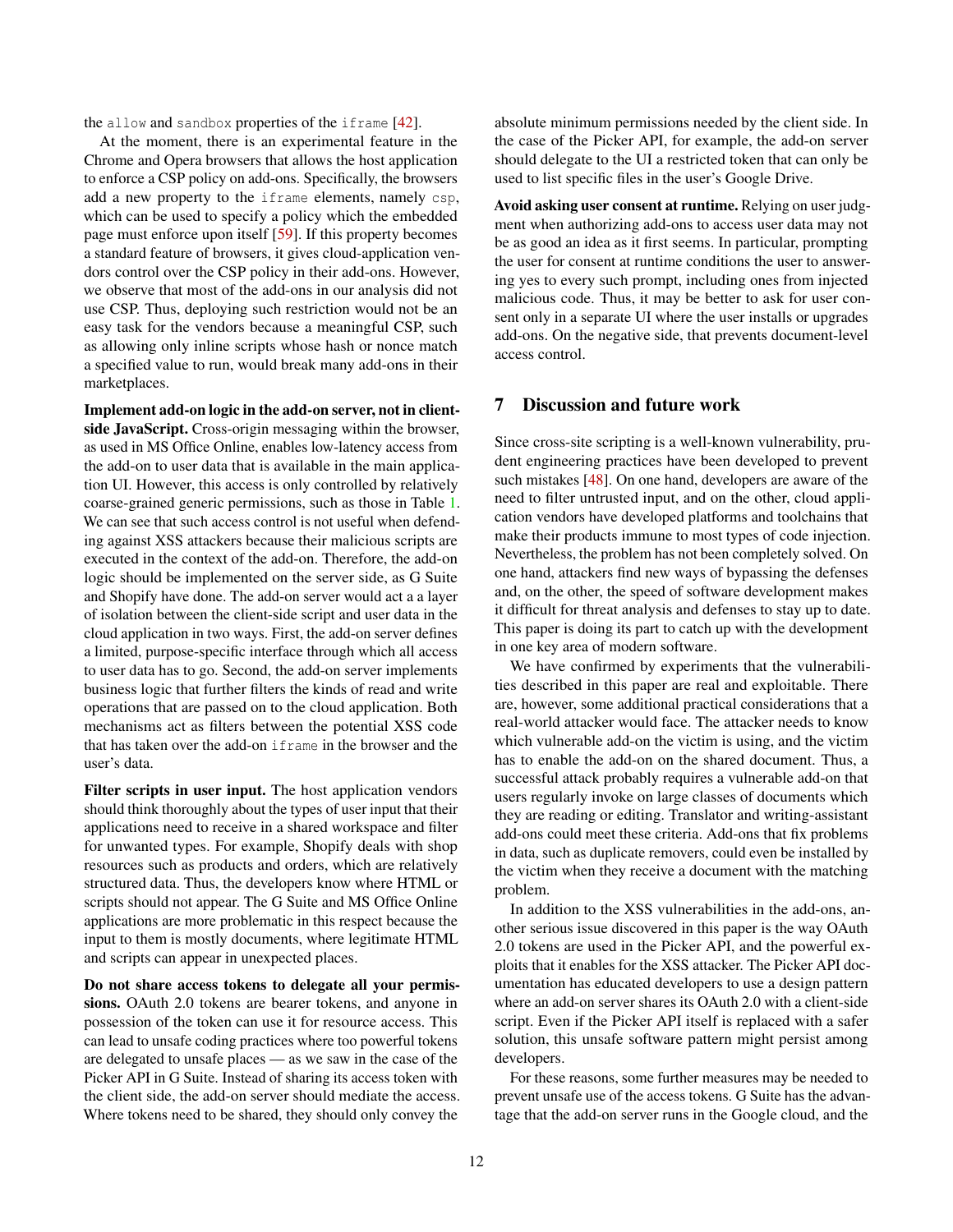access token is handled by the third-party code only in special cases, which could be monitored and blocked. Also, host applications could relatively easily reject tokens that come from somewhere other than the authorized add-on server. Such restrictions on the token usage would, however, take away the convenience and flexibility of bearer tokens that has made them popular with developers. Indeed, the designers of OAuth 2.0 have intentionally not built in support for channel binding, such as binding the token to a specific client address. In conclusion, there are ways of mitigating the threat caused by unsafe delegation of access tokens to client-side scripts, but it might take some time for the problem to go away entirely.

Overall, we hope that this paper will attract more attention to the area of cloud-application add-ons since further work is clearly needed. There might be other attack vectors that allow the attacker to exploit non-malicious add-ons. Analyzing threats from malicious add-ons could also be an interesting area for future work.

## <span id="page-12-4"></span>8 Related work

In this section, we survey related literature about XSS attacks and security analysis of add-on ecosystems outside the domain of web applications.

XSS vulnerabilities. XSS has been one of the most common and harmful vulnerabilities in web applications. In spite of the availability of detection and defense mechanisms and changes in the architecture of web applications, XSS remains a prevalent problem [\[13,](#page-13-22) [53\]](#page-14-2). Security research literature on XSS includes a comprehensive overview [\[25\]](#page-13-23), detection mechanisms [\[28,](#page-13-24) [30,](#page-13-25) [58\]](#page-14-15), as well as preventive and defense solutions [\[10,](#page-13-26) [31,](#page-13-27) [44,](#page-14-16) [55](#page-14-17)[–57\]](#page-14-18).

The rich literature on defenses again XSS includes both client and server-side solutions. Many of them can help to defend against the attacks presented in this paper.

Client-side solutions involve sanitizing user input before it is sent to the server. However, distinguishing between trusted and untrusted content and filtering out any malicious scripts are challenging tasks. This is why the sanitation of web pages is sometimes outsourced to the browsers [\[55\]](#page-14-17) or to web fire-walls that run on the client PC [\[28,](#page-13-24) [31\]](#page-13-27). Even though the XSS attacks occur on the client-side, solutions often involve server side mechanisms. For example, in the solution of Gundy et al. [\[56\]](#page-14-19), the potentially vulnerable website delivers a XHTML document with randomized namespace prefixes and a policy to the client, and the client accepts only documents that comply with the policy.

Taint checking is a popular server-side protection mechanism, where the input originating from untrusted sources is flagged as potentially malicious and subjected to further scrutiny (e.g. sanitizing the input). The same techniques can also be employed on the client side if combined with static analysis of the input strings [\[57,](#page-14-18) [58\]](#page-14-15). There are server side

solutions, for example passive monitoring of the HTTP traffic [\[30\]](#page-13-25) or by dynamically comparing HTTP responses with a pre-defined response [\[10\]](#page-13-26).

Add-ons outside web applications. Even though there are add-ons for almost any type of software, it is mostly the browser add-ons which have undergone critical security scrutiny. For example, Google Chrome has an add-on (or *browser extension*) ecosystem, where the add-ons them-selves [\[29\]](#page-13-28), their architecture [\[11\]](#page-13-29) and protection mechanisms [\[27\]](#page-13-30) have been undergone security evaluation. Similar vetting has been done for Firefox add-ons [\[7](#page-13-31)[–9\]](#page-13-32). As more applications are moving to the cloud, we believe that cloudapplication add-ons deserve the same attention from the security research community as browser add-ons.

Text editors also have add-on ecosystems (e.g. Sublime plugins) that have been recently criticized for security vulnerabilities. Azouri Dor analyzed several text editors, and found that it is possible for a malicious add-on to achieve privilege escalation on the victim's computer [\[6\]](#page-12-7). The attack vector here involves crafting a malicious add-on and tricking the victim to install and use it within the text editor. Our attack vector, on the other hand, simply involves injecting a malicious script in a document or other item to be shared with the victim.

# <span id="page-12-5"></span>9 Conclusion

Add-ons in cloud applications are a relatively new phenomenon, whose vulnerabilities have not been widely studied. In this work, we analyzed the security of these add-ons, and we found that flaws in add-ons may introduce new security threats to their host applications. In particular, the add-ons do not always take care when processing untrusted input, which can make them vulnerable to XSS attacks. The attacker can inject malicious scripts into shared documents or emails, which are then processed by the vulnerable add-on. Our study demonstrated that such vulnerable add-ons appear in the wild and that exploiting them is not difficult. Moreover, it seems that cloud-application vendors could do more to limit what the attacker can do once its XSS code is running in the add-on.

#### References

- <span id="page-12-2"></span>[1] G Suite marketplace. [https://gsuite.google.com/](https://gsuite.google.com/marketplace) [marketplace](https://gsuite.google.com/marketplace).
- <span id="page-12-0"></span>[2] Google Docs. <https://www.google.com/docs/about/>.
- <span id="page-12-1"></span>[3] Microsoft AppSource. [https://appsource.microsoft.](https://appsource.microsoft.com/en-us/marketplace/apps) [com/en-us/marketplace/apps](https://appsource.microsoft.com/en-us/marketplace/apps).
- <span id="page-12-3"></span>[4] Shopify app store. <https://apps.shopify.com/>.
- <span id="page-12-6"></span>[5] AngularJS. AngularJS strict contextual escaping. [https:](https://docs.angularjs.org/api/ng/service/$sce) [//docs.angularjs.org/api/ng/service/\\$sce](https://docs.angularjs.org/api/ng/service/$sce).
- <span id="page-12-7"></span>[6] Dor Azouri. Abusing text editors via third-party plugins. SafeBreach Labs research, 2018. [Accessed: 2019-08-20].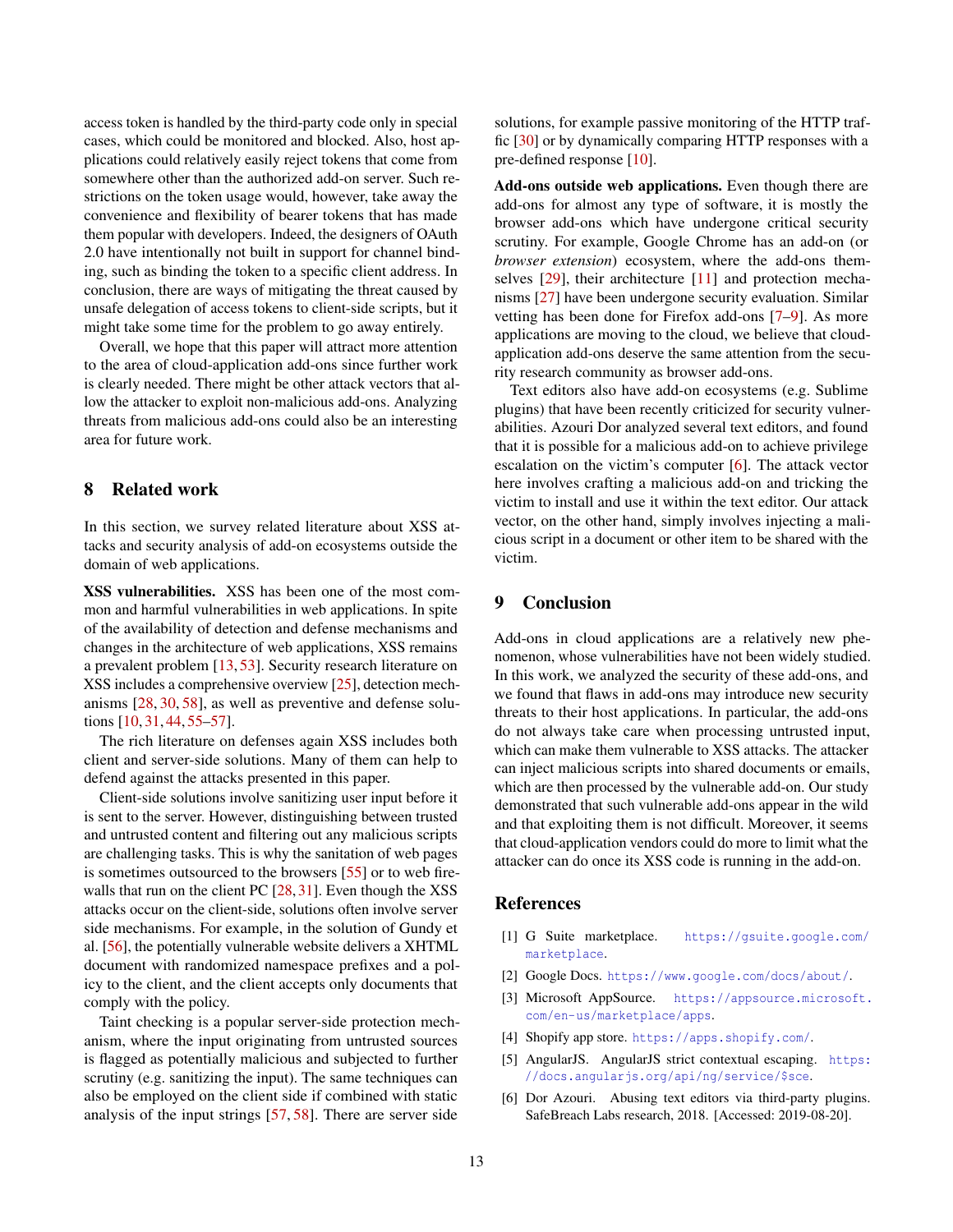- <span id="page-13-31"></span>[7] Sruthi Bandhakavi, Samuel T King, Parthasarathy Madhusudan, and Marianne Winslett. VEX: Vetting browser extensions for security vulnerabilities. In *USENIX Security Symposium*, 2010.
- [8] Adam Barth, Adrienne Porter Felt, Prateek Saxena, and Aaron Boodman. Protecting browsers from extension vulnerabilities. 2010.
- <span id="page-13-32"></span>[9] Anton Barua, Mohammad Zulkernine, and Komminist Weldemariam. Protecting web browser extensions from JavaScript injection attacks. In *2013 18th International Conference on Engineering of Complex Computer Systems*. IEEE, 2013.
- <span id="page-13-26"></span>[10] Prithvi Bisht and VN Venkatakrishnan. XSS-GUARD: precise dynamic prevention of cross-site scripting attacks. In *International Conference on Detection of Intrusions and Malware, and Vulnerability Assessment*. Springer, 2008.
- <span id="page-13-29"></span>[11] Nicholas Carlini, Adrienne Porter Felt, and David Wagner. An evaluation of the Google Chrome extension security architecture. In *21st USENIX Security Symposium*, 2012.
- <span id="page-13-4"></span>[12] CERT. Advisory CA-2000-02 malicious HTML tags embedded in client web requests. 2000.
- <span id="page-13-22"></span>[13] XiaoLong Chen, Mohan Li, Yu Jiang, and Yanbin Sun. A comparison of machine learning algorithms for detecting XSS attacks. In *International Conference on Artificial Intelligence and Security*, pages 214–224. Springer, 2019.
- <span id="page-13-16"></span>[14] New Visions Cloudlab. "Form Ranger" add-on. [https://gsuite.google.com/marketplace/app/form\\_](https://gsuite.google.com/marketplace/app/form_ranger/387838027286) [ranger/387838027286](https://gsuite.google.com/marketplace/app/form_ranger/387838027286).
- <span id="page-13-17"></span>[15] Forsberg+two. "Order Printer Pro" add-on. [https://apps.](https://apps.shopify.com/order-printer-pro) [shopify.com/order-printer-pro](https://apps.shopify.com/order-printer-pro).
- <span id="page-13-21"></span>[16] Google. Go Templates. [https://golang.org/pkg/html/](https://golang.org/pkg/html/template/) [template/](https://golang.org/pkg/html/template/).
- <span id="page-13-10"></span>[17] Google. Google APIs explorer. [https://developers.](https://developers.google.com/apis-explore) [google.com/apis-explore](https://developers.google.com/apis-explore).
- <span id="page-13-11"></span>[18] Google. Google cloud platform projects. [https:](https://developers.google.com/apps-script/guides/cloud-platform-projects#standard_cloud_platform_projects) [//developers.google.com/apps-script/guides/](https://developers.google.com/apps-script/guides/cloud-platform-projects#standard_cloud_platform_projects) [cloud-platform-projects#standard\\_cloud\\_platform\\_](https://developers.google.com/apps-script/guides/cloud-platform-projects#standard_cloud_platform_projects) [projects](https://developers.google.com/apps-script/guides/cloud-platform-projects#standard_cloud_platform_projects).
- <span id="page-13-0"></span>[19] Google. Quickstart: Add-on for Google Docs. [https://developers.google.com/gsuite/add-ons/](https://developers.google.com/gsuite/add-ons/editors/docs/quickstart/translate) [editors/docs/quickstart/translate](https://developers.google.com/gsuite/add-ons/editors/docs/quickstart/translate).
- <span id="page-13-14"></span>[20] Google. What is Google Picker? [https://developers.](https://developers.google.com/picker/) [google.com/picker/](https://developers.google.com/picker/).
- <span id="page-13-15"></span>[21] Google. Dialogs and sidebars in G Suite documents. [https://developers.google.com/apps-script/](https://developers.google.com/apps-script/guides/dialogs#file-open_dialogs) [guides/dialogs#file-open\\_dialogs](https://developers.google.com/apps-script/guides/dialogs#file-open_dialogs), 2019.
- <span id="page-13-13"></span>[22] Google. Google API services: User data policy. [https://developers.google.com/terms/](https://developers.google.com/terms/api-services-user-data-policy) [api-services-user-data-policy](https://developers.google.com/terms/api-services-user-data-policy), 2019.
- <span id="page-13-12"></span>[23] Google. OAuth client verification. [https:](https://developers.google.com/apps-script/guides/client-verification) [//developers.google.com/apps-script/guides/](https://developers.google.com/apps-script/guides/client-verification) [client-verification](https://developers.google.com/apps-script/guides/client-verification), 2019.
- <span id="page-13-1"></span>[24] Jeremiah Grossman, Seth Fogie, Robert Hansen, Anton Rager, and Petko D Petkov. *XSS attacks: cross site scripting exploits and defense*. Syngress, 2007.
- <span id="page-13-23"></span>[25] Shashank Gupta and Brij Bhooshan Gupta. Cross-site scripting (XSS) attacks and defense mechanisms: classification and state-of-the-art. *International Journal of System Assurance Engineering and Management*, 2017.
- <span id="page-13-8"></span>[26] Dick Hardt. The OAuth 2.0 authorization framework. RFC 6749, 2012.
- <span id="page-13-30"></span>[27] Stefan Heule, Devon Rifkin, Alejandro Russo, and Deian Stefan. The most dangerous code in the browser. In *15th Workshop on Hot Topics in Operating Systems*, 2015.
- <span id="page-13-24"></span>[28] Omar Ismail, Masashi Etoh, Youki Kadobayashi, and Suguru Yamaguchi. A proposal and implementation of automatic detection/collection system for cross-site scripting vulnerability. In *18th International Conference on Advanced Information Networking and Applications*. IEEE, 2004.
- <span id="page-13-28"></span>[29] Nav Jagpal, Eric Dingle, Jean-Philippe Gravel, Panayiotis Mavrommatis, Niels Provos, Moheeb Abu Rajab, and Kurt Thomas. Trends and lessons from three years fighting malicious extensions. In *24th USENIX Security Symposium*, 2015.
- <span id="page-13-25"></span>[30] Martin Johns, Björn Engelmann, and Joachim Posegga. XSSDS: Server-side detection of cross-site scripting attacks. In *2008 Annual Computer Security Applications Conference (ACSAC)*. IEEE, 2008.
- <span id="page-13-27"></span>[31] Engin Kirda, Christopher Kruegel, Giovanni Vigna, and Nenad Jovanovic. Noxes: a client-side solution for mitigating cross-site scripting attacks. In *Proceedings of the 2006 ACM symposium on Applied computing*. ACM, 2006.
- <span id="page-13-2"></span>[32] Amit Klein. DOM based cross site scripting or XSS of the third kind. *Web Application Security Consortium*, 2005.
- <span id="page-13-3"></span>[33] Sebastian Lekies, Ben Stock, and Martin Johns. 25 million flows later: Large-scale detection of DOM-based XSS. In *Proceedings of the 2013 ACM SIGSAC conference on Computer & communications security*. ACM, 2013.
- <span id="page-13-19"></span>[34] Jesse Mccabe. "Doc Variables" add-on. [https:](https://gsuite.google.com/marketplace/app/doc_variables/232821636920) [//gsuite.google.com/marketplace/app/doc\\_](https://gsuite.google.com/marketplace/app/doc_variables/232821636920) [variables/232821636920](https://gsuite.google.com/marketplace/app/doc_variables/232821636920).
- <span id="page-13-18"></span>[35] William Melicher, Anupam Das, Mahmood Sharif, Lujo Bauer, and Limin Jia. Riding out DOMsday: Towards detecting and preventing DOM cross-site scripting. In *NDSS*, 2018.
- <span id="page-13-7"></span>[36] Microsoft. Microsoft identity platform (v2.0) overview. [https://docs.microsoft.com/en-us/azure/](https://docs.microsoft.com/en-us/azure/active-directory/develop/v2-overview) [active-directory/develop/v2-overview](https://docs.microsoft.com/en-us/azure/active-directory/develop/v2-overview).
- <span id="page-13-5"></span>[37] Microsoft. Office Online permissions. [https:](https://docs.microsoft.com/en-us/office/dev/add-ins/reference/manifest/permissions) [//docs.microsoft.com/en-us/office/dev/add-ins/](https://docs.microsoft.com/en-us/office/dev/add-ins/reference/manifest/permissions) [reference/manifest/permissions](https://docs.microsoft.com/en-us/office/dev/add-ins/reference/manifest/permissions).
- <span id="page-13-9"></span>[38] Microsoft. "Translator for Outlook" add-on. [https:](https://appsource.microsoft.com/en-us/product/office/WA104380627) [//appsource.microsoft.com/en-us/product/office/](https://appsource.microsoft.com/en-us/product/office/WA104380627) [WA104380627](https://appsource.microsoft.com/en-us/product/office/WA104380627).
- <span id="page-13-6"></span>[39] Microsoft. Use the Outlook REST APIs from an Outlook add-in. [https://docs.microsoft.com/en-us/outlook/](https://docs.microsoft.com/en-us/outlook/add-ins/use-rest-api) [add-ins/use-rest-api](https://docs.microsoft.com/en-us/outlook/add-ins/use-rest-api).
- <span id="page-13-20"></span>[40] Microsoft. Privacy and security for Office Add-ins. [https://docs.microsoft.com/en-us/office/dev/](https://docs.microsoft.com/en-us/office/dev/add-ins/concepts/privacy-and-security) [add-ins/concepts/privacy-and-security](https://docs.microsoft.com/en-us/office/dev/add-ins/concepts/privacy-and-security), 2019.